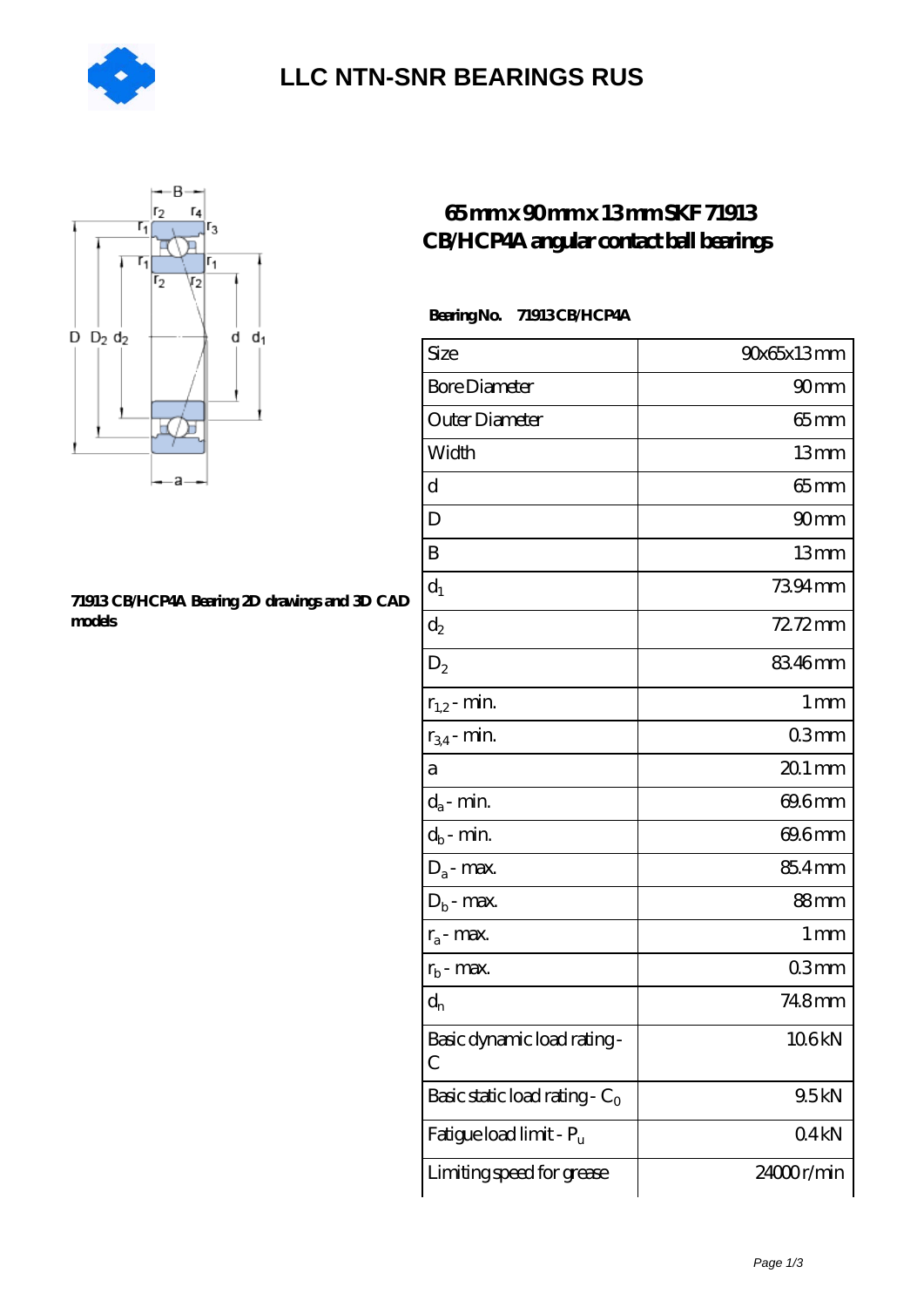

## **[LLC NTN-SNR BEARINGS RUS](https://agencel2om.com)**

| lubrication                           |                 |
|---------------------------------------|-----------------|
| Limiting speed for oil<br>lubrication | 36000mm/min     |
| Ball - $D_w$                          | 5556mm          |
| $Ball - z$                            | 32              |
| $G_{ref}$                             | 296cm3          |
| Calculation factor - $f_0$            | 99              |
| Preload class $A - G_A$               | 35N             |
| Preload class $B - G_R$               | 70N             |
| Preload class $C - G_C$               | 210N            |
| Calculation factor - f                | 1.13            |
| Calculation factor - f                | 1               |
| Calculation factor - $f_{2A}$         | 1               |
| Calculation factor - $f_{2B}$         | 1.03            |
| Calculation factor - $f_{\chi}$       | 1.08            |
| Calculation factor - f <sub>HC</sub>  | 1.01            |
| Preload class A                       | 43N/micron      |
| Preload class B                       | 56N/micron      |
| Preload class C                       | 90N/micron      |
| $\mathbf{d}_1$                        | 7394 mm         |
| $\mathrm{d}_2$                        | $7272$ mm       |
| $D_2$                                 | 8346mm          |
| $r_{1,2}$ min.                        | 1 <sub>mm</sub> |
| $r_{34}$ min.                         | 03mm            |
| $d_a$ min.                            | 69.6mm          |
| $d_h$ min.                            | 69.6mm          |
| $D_a$ max.                            | 85.4mm          |
| $D_{\rm b}$ max.                      | 88mm            |
| $r_a$ max.                            | 1 <sub>mm</sub> |
| $r_{\rm b}$ max.                      | 03mm            |
| $\mathrm{d}_{\mathrm{n}}$             | 748mm           |